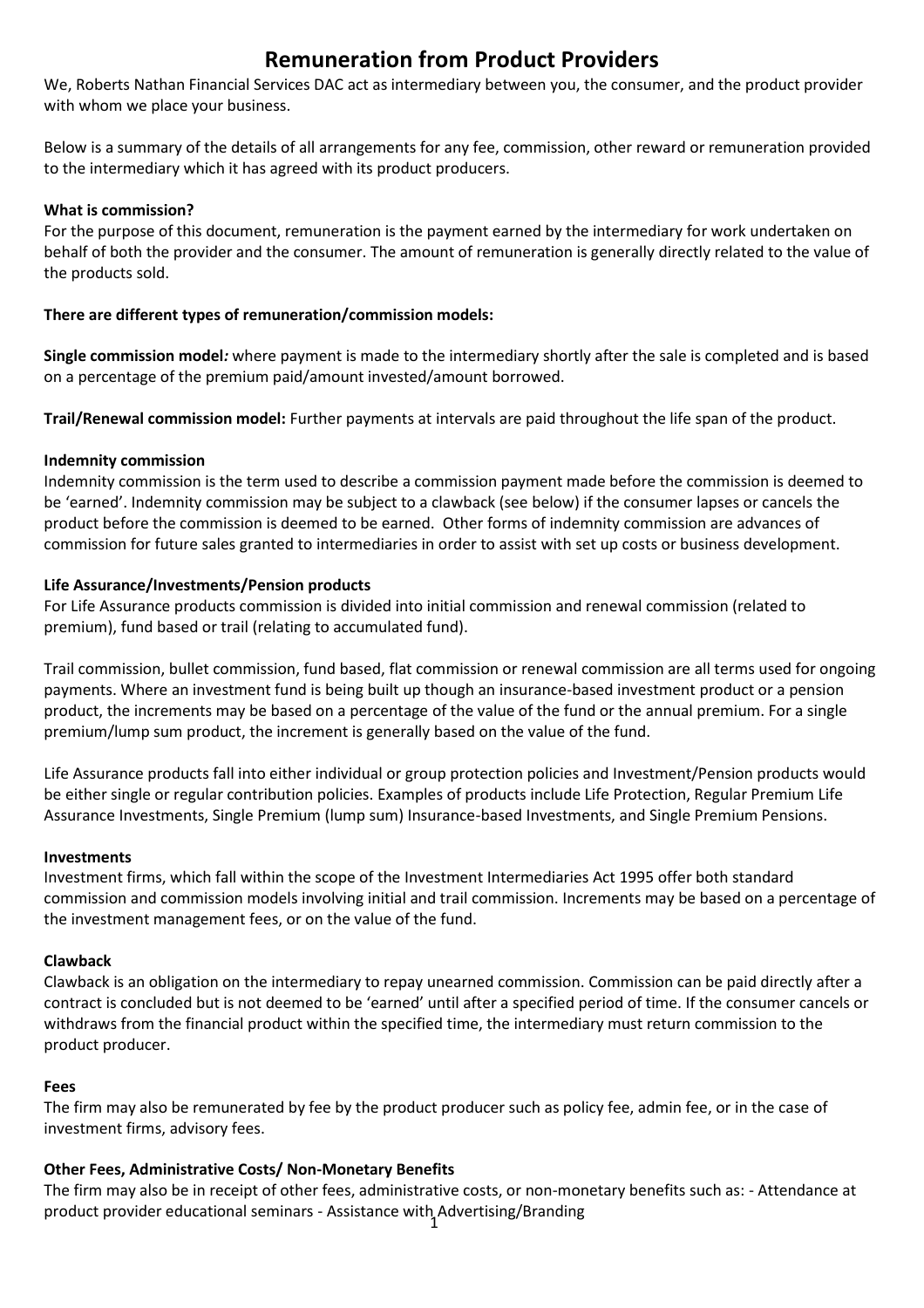| <b>Single Contribution Products</b> | <b>Max Initial commission</b> | <b>Clawback</b><br><b>Period</b> | <b>Max Trail commission</b> |
|-------------------------------------|-------------------------------|----------------------------------|-----------------------------|
|                                     |                               |                                  |                             |
| <b>Single Contribution Pension</b>  |                               |                                  |                             |
| Aviva                               | 5%                            |                                  | 1% p.a.                     |
| New Ireland                         | 5%                            | 5 Years                          | 1% p.a.                     |
| <b>Standard Life</b>                | 5%                            |                                  | 1% p.a.                     |
| Zurich Life                         | 5%                            |                                  | $0.5%$ p.a.                 |
|                                     |                               |                                  |                             |
| Single Contribution PRSA            |                               |                                  |                             |
| Aviva                               | 4%                            |                                  | $0.5%$ p.a.                 |
| New Ireland                         | 7%                            | 5 Years                          | 0.5% p.a.                   |
| <b>Standard Life</b>                | 5%                            |                                  | $0.5%$ p.a.                 |
| <b>Zurich Life</b>                  | 5%                            |                                  | 0% p.a.                     |
|                                     |                               |                                  |                             |
| ARF / AMRF                          |                               |                                  |                             |
| Aviva                               | 5%                            |                                  | 1% p.a.                     |
| New Ireland                         | 5%                            | $\overline{n/a}$                 | 1% p.a.                     |
| <b>Standard Life</b>                | 4%                            |                                  | 1% p.a.                     |
| Zurich Life                         | 5%                            |                                  | 0.5% p.a.                   |
|                                     |                               |                                  |                             |
| Annuity                             |                               |                                  |                             |
| Aviva                               | 3%                            |                                  | n/a                         |
| New Ireland                         | 3%                            | n/a                              | n/a                         |
| Zurich Life                         | 3%                            |                                  | n/a                         |
|                                     |                               |                                  |                             |
| <b>Investment Bond</b>              |                               |                                  |                             |
| Aviva                               | 5%                            |                                  | 1% p.a.                     |
| New Ireland                         | 4%                            | 3 Years                          | 1% p.a.                     |
| <b>Standard Life</b>                | 4%                            |                                  | 1% p.a.                     |
| Zurich Life                         | 5%                            |                                  | $0.5%$ p.a.                 |
|                                     |                               |                                  |                             |

| <b>Regular Contribution Products</b> | <b>Max Initial</b><br>commission | <b>Clawback</b><br><b>Period</b> | Renewal /<br><b>Flat</b><br><b>Commission</b> | <b>Max Trail commission</b> |
|--------------------------------------|----------------------------------|----------------------------------|-----------------------------------------------|-----------------------------|
|                                      |                                  |                                  |                                               |                             |
| <b>Regular Contribution Pension</b>  |                                  |                                  |                                               |                             |
| Aviva                                | 15%                              |                                  |                                               | 1% p.a.                     |
| New Ireland                          | 25%                              | 5 Years                          | 8%                                            | 1% p.a.                     |
| <b>Standard Life</b>                 | 25%                              |                                  | 5%                                            | 1% p.a.                     |
| Zurich Life                          | 20%                              | 4 Years                          | 3%                                            | $0.5%$ p.a.                 |
|                                      |                                  |                                  |                                               |                             |
| <b>Regular Contribution PRSA</b>     |                                  |                                  |                                               |                             |
| Aviva                                | 22.5%                            |                                  |                                               | $0.5%$ p.a.                 |
| New Ireland                          | 25%                              | 5 Years                          | 6%                                            | 0.5% p.a.                   |
| <b>Standard Life</b>                 | 5%                               |                                  | 5%                                            | $0.5%$ p.a.                 |
| Zurich Life                          | 5%                               | 4 Years                          | 5%                                            | 0% p.a.                     |
|                                      |                                  |                                  |                                               |                             |
|                                      |                                  |                                  |                                               |                             |
|                                      |                                  |                                  |                                               |                             |